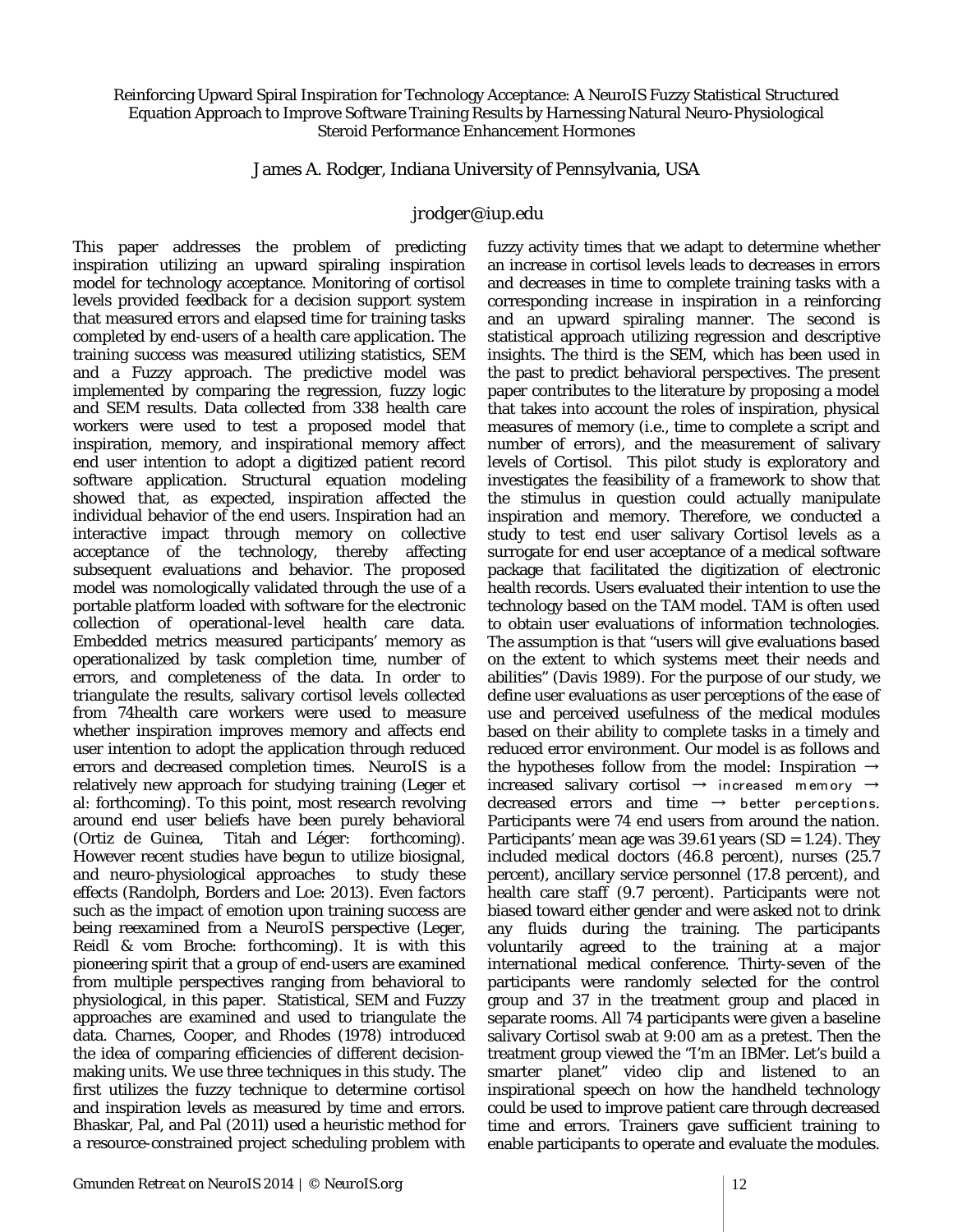The training program included instruction, handouts, and hands-on training with the modules on handheld devices. A customized training application was installed on each device, and the instructors guided the users in working with it to learn how to operate the equipment and modules. Both groups were tested for salivary cortisol as a baseline and upon completion of the tasks and TAM survey. The instructors ensured that all users were thoroughly familiar with the equipment, modules, and objectives of the study before they participated in the evaluation. The instructors taught the users how to operate the device and module controls, enabling them to follow the steps of operation from startup to shut down. The users also learned the steps that they would be asked to follow during the evaluation, including entering data into the modules according to scenarios developed by us. When training concluded, the users were able to switch on the devices, open the modules, enter data according to scenario test scripts, print the form associated with the scenario, close the modules, and switch off the devices. Throughout the process, personnel familiar with the modules and scripts were on hand to provide support and answer questions. After successful completion of training, participants completed four scripts using the medical software modules. The scripts guided the users through the process of completing medical forms. Code embedded in the software captured date/time metrics regarding the length of time it took users to enter data associated with each form. After users completed a script, they printed the applicable forms using wireless printers supplied by us. Upon conclusion of the field testing a posttest salivary Cortisol sample was taken from both groups. The personnel collected the devices installed with the medical modules. We reviewed and analyzed the date/time metrics collected by the embedded code. We calculated and report here descriptive statistics for each script as well as data on the completeness and accuracy of the forms. Descriptive statistics were initially run in order to establish the distribution of the data and whether parametric or nonparametric methods are suitable for analysis. Given the limitations in the application of linear regression, it is likely that fuzzy logic approaches can be applied to the upward spiraling inspirational model to predict the error and time metrics. For example, fuzzy logic rules can be established for such continuous variables as cortisol level, time elapsed and errors made. The current study makes several contributions to the literature. First, it is the first generalizable, national survey to attempt to experimentally manipulate inspiration and its effect on intention to use technology and on memory through measurements of salivary cortisol. Second, it reveals that when end users in the treatment group reported changes in inspiration, they also had improved memory and concentration to complete test scripts in a more timely and accurate manner than end users in the control group. Third, to our knowledge this is the first study of the impact of inspiration on memory (as measured by time to complete a script and number of errors in the script) in a sample of technology end users and the first study to measure their interaction. Also, this was the first attempt to measure intention to use technology with a method other than perceptual surveys. The model presented here is unique because it incorporates inspiration into the TAM model to measure its effect on intention to use technology. We adapted the TAM model to develop an instrument for obtaining user evaluations of medical modules used after hearing an inspiring video clip and invigorating speech. The results showed that treatment group had increased cortisol levels, improved memory, and greater intention to use with fewer errors made and a shorter task completion time relative to the control group. We postulate that inspiration was the major factor that affected overall intention to use the software modules and was responsible for participants' increased perceptions that the applications were easy to use and useful, that the applications satisfied their needs, and that they felt inspired to use the applications. The results of the survey showed that study participants were satisfied that the modules performed most data collection functions very well. Participants also indicated that the modules could be useful tools for collecting and disseminating data and would allow users to obtain, evaluate, and present information more efficiently than with previous methods. Overall, participants indicated that the medical modules had significant potential utility for digital data collection. Furthermore, the results showed that the video clip successfully inspired and motivated the end users. As expected, participants reported significant increases in inspiration and intention to use the technology after viewing the inspiring clip. What makes a stimulus inspiring is its "perceived intrinsic value" rather than its reward value. If a person perceives a stimulus as inspiring, this will increase his or her motivation to know, accomplish, or experience. In this study, participants were open to the stimulus (i.e., the inspirational speech and video clip), which increased their motivation to accept the technology in question. Based on these results, we conclude that participants found value in the stimulating video clip as reflected by the fit of inspiration into the TAM. Finally, not only did the inspirational speech increase end user inspiration, but this then facilitated increases in memory as measured by decreases in time to complete the script and number of errors in the script and increased salivary cortisol levels. This study suggests several potential avenues for future research. First, future research needs to examine populations other than medical technology end users to determine the consequences of inspiration among these populations. Moreover, individual differences due to gender or personality traits may have different effects on inspiration and motivation. Because different personality traits are correlated with inspiration, understanding individual differences can help researchers better understand inspiration. Second, researchers should examine the consequences of change in inspiration in end users to clarify the role of inspiration versus motivation in technology acceptance. Future research